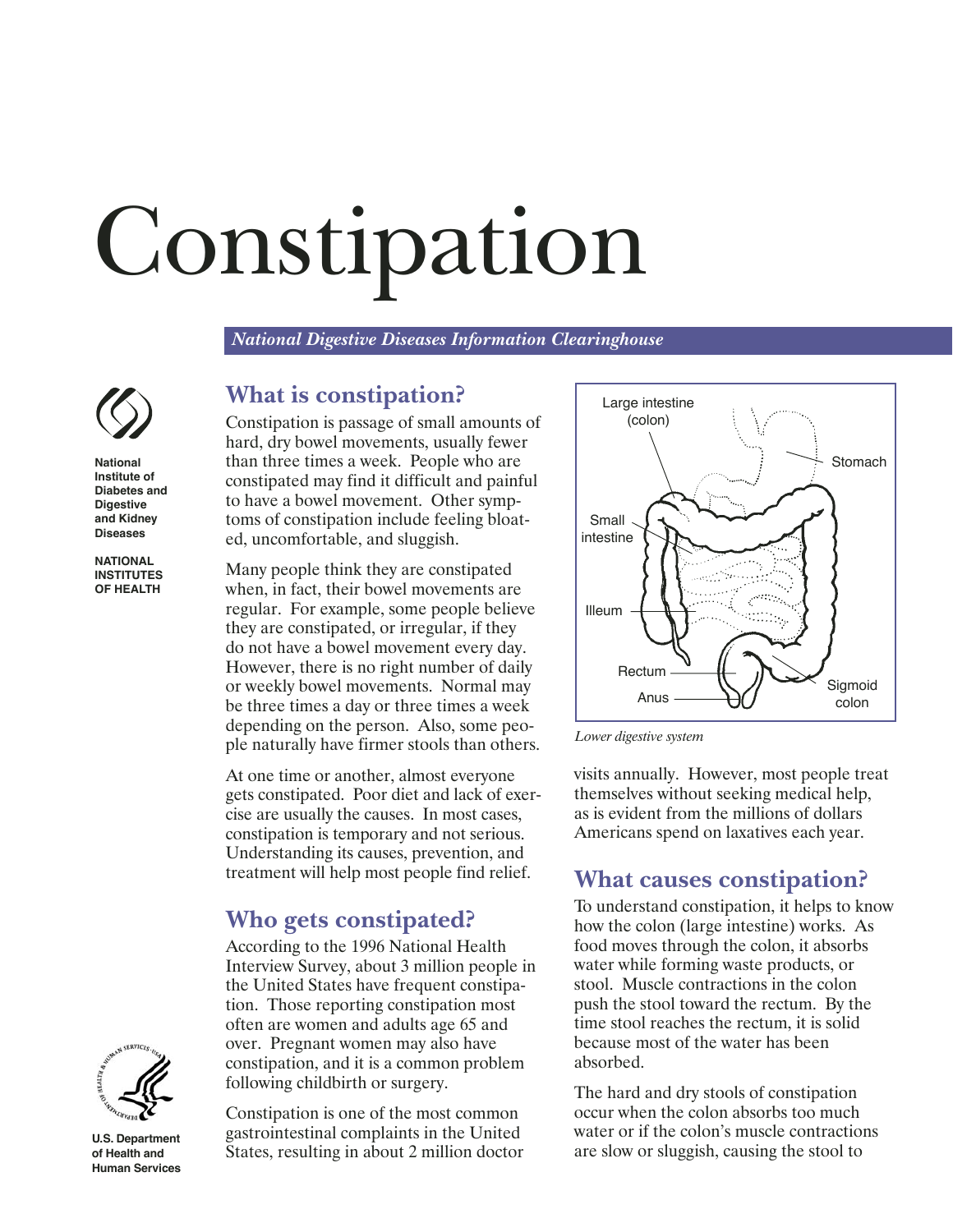move through the colon too slowly. Common causes of constipation are

- not enough fiber in the diet
- not enough liquids
- lack of exercise
- medications
- irritable bowel syndrome
- changes in life or routine such as pregnancy, older age, and travel
- abuse of laxatives
- ignoring the urge to have a bowel movement
- specific diseases such as stroke (by far the most common)
- problems with the colon and rectum
- problems with intestinal function (chronic idiopathic constipation)

## **Not Enough Fiber in the Diet**

The most common cause of constipation is a diet low in fiber found in vegetables, fruits, and whole grains and high in fats found in cheese, eggs, and meats. People who eat plenty of high-fiber foods are less likely to become constipated.

Fiber—both soluble and insoluble—is the part of fruits, vegetables, and grains that the body cannot digest. Soluble fiber dissolves easily in water and takes on a soft, gel-like texture in the intestines. Insoluble fiber passes through the intestines almost unchanged. The bulk and soft texture of fiber help prevent hard, dry stools that are difficult to pass.

According to the National Center for Health Statistics, Americans eat an average of 5 to 14 grams of fiber daily,\* short of the 20 to 35 grams recommended by the American Dietetic Association. Both children and adults eat too many refined and processed foods from which the natural fiber has been removed.

A low-fiber diet also plays a key role in constipation among older adults, who may lose interest in eating and choose convenience foods low in fiber. In addition, difficulties with chewing or swallowing may force older people to eat soft foods that are processed and low in fiber.

# **Not Enough Liquids**

Liquids like water and juice add fluid to the colon and bulk to stools, making bowel movements softer and easier to pass. People who have problems with constipation should drink enough of these liquids every day, about eight 8-ounce glasses. Liquids that contain caffeine, like coffee and cola drinks, and alcohol have a dehydrating effect.

## **Lack of Exercise**

Lack of exercise can lead to constipation, although doctors do not know precisely why. For example, constipation often occurs after an accident or during an illness when one must stay in bed and cannot exercise or move around.

#### **Medications**

Some medications can cause constipation. They include

- pain medications (especially narcotics)
- antacids that contain aluminum and calcium
- blood pressure medications (calcium channel blockers)
- antiparkinson drugs
- antispasmodics
- antidepressants
- iron supplements
- diuretics
- anticonvulsants

## **Irritable Bowel Syndrome (IBS)**

Some people with IBS, also known as spastic colon, have spasms in the colon that affect bowel movements. Constipation and diar-

<sup>\*</sup>National Center for Health Statistics. Dietary Intake of Macronutrients, Micronutrients, and Other Dietary Constituents: United States, 1988–94. Vital and Health Statistics, Series 11, number 245. July 2002.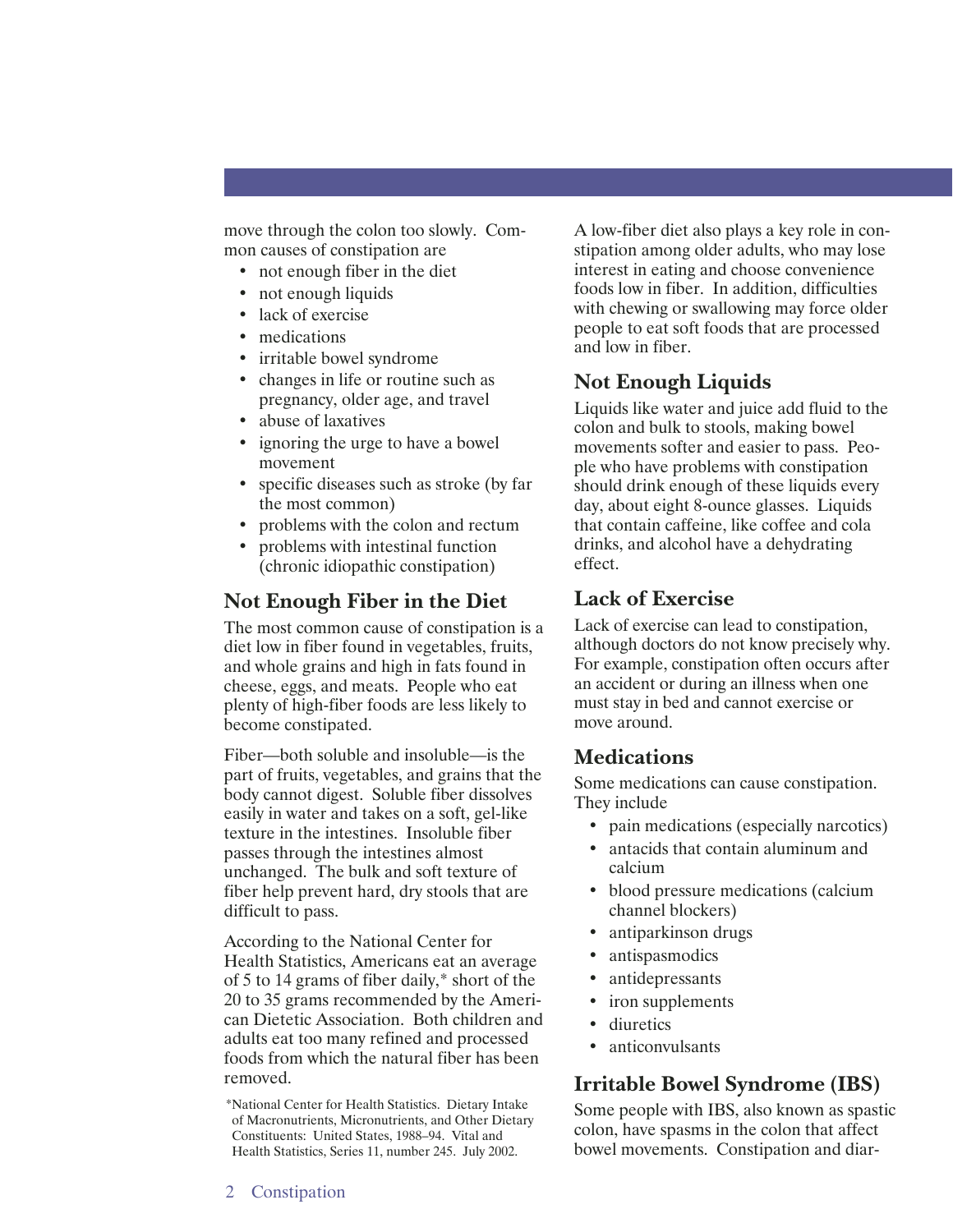rhea often alternate, and abdominal cramping, gassiness, and bloating are other common complaints. Although IBS can produce lifelong symptoms, it is not a life-threatening condition. It often worsens with stress, but there is no specific cause or anything unusual that the doctor can see in the colon.

# **Changes in Life or Routine**

During pregnancy, women may be constipated because of hormonal changes or because the heavy uterus compresses the intestine. Aging may also affect bowel regularity because a slower metabolism results in less intestinal activity and muscle tone. In addition, people often become constipated when traveling because their normal diet and daily routines are disrupted.

## **Abuse of Laxatives**

Myths about constipation have led to a serious abuse of laxatives. This is common among people who are preoccupied with having a daily bowel movement.

Laxatives usually are not necessary and can be habit-forming. The colon begins to rely on laxatives to bring on bowel movements. Over time, laxatives can damage nerve cells in the colon and interfere with the colon's natural ability to contract. For the same reason, regular use of enemas can also lead to a loss of normal bowel function.

# **Ignoring the Urge to Have a Bowel Movement**

People who ignore the urge to have a bowel movement may eventually stop feeling the urge, which can lead to constipation. Some people delay having a bowel movement because they do not want to use toilets outside the home. Others ignore the urge because of emotional stress or because they are too busy. Children may postpone having a bowel movement because of stressful toilet training or because they do not want to interrupt their play.

# **Specific Diseases**

Diseases that cause constipation include neurological disorders, metabolic and endocrine disorders, and systemic conditions that affect organ systems. These disorders can slow the movement of stool through the colon, rectum, or anus.

Several kinds of diseases can cause constipation:

- neurological disorders
	- multiple sclerosis
	- Parkinson's disease
	- chronic idiopathic intestinal pseudo-obstruction
	- stroke
	- spinal cord injuries
- metabolic and endocrine conditions
	- diabetes
	- underactive or overactive thyroid gland
	- uremia
	- hypercalcemia
- systemic disorders
	- amyloidosis
	- lupus
	- scleroderma

# **Problems With the Colon and Rectum**

Intestinal obstruction, scar tissue (adhesions), diverticulosis, tumors, colorectal stricture, Hirschsprung's disease, or cancer can compress, squeeze, or narrow the intestine and rectum and cause constipation.

# **Problems With Intestinal Function (Chronic Idiopathic Constipation)**

Some people have chronic constipation that does not respond to standard treatment. This rare condition, known as idiopathic (of unknown origin) chronic constipation,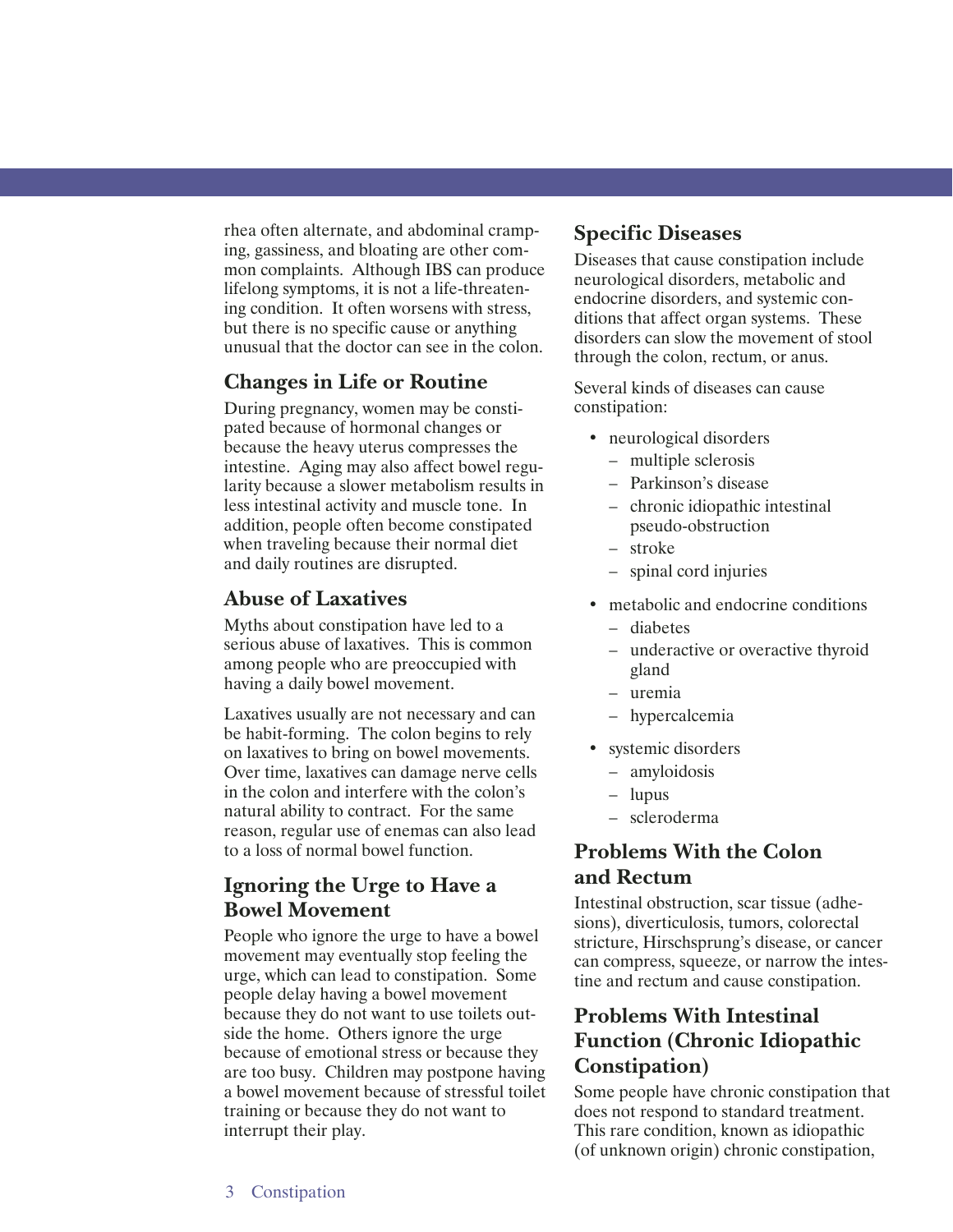may be related to problems with intestinal function such as problems with hormonal control or with nerves and muscles in the colon, rectum, or anus. Functional constipation occurs in both children and adults and is most common in women.

Colonic inertia and delayed transit are two types of functional constipation caused by decreased muscle activity in the colon. These syndromes may affect the entire colon or may be confined to the lower or sigmoid colon.

Functional constipation that stems from abnormalities in the structure of the anus and rectum is known as anorectal dysfunction, or anismus. These abnormalities result in an inability to relax the rectal and anal muscles that allow stool to exit.

## **What diagnostic tests are used?**

Most people with constipation do not need extensive testing and can be treated with changes in diet and exercise. For example, in young people with mild symptoms, a medical history and physical examination may be all the doctor needs to suggest successful treatment. The tests the doctor performs depend on the duration and severity of the constipation, the person's age, and whether blood in stools, recent changes in bowel movements, or weight loss have occurred.

#### **Medical History**

The doctor may ask a patient to describe his or her constipation, including duration of symptoms, frequency of bowel movements, consistency of stools, presence of blood in the stool, and toilet habits (how often and where one has bowel movements). A record of eating habits, medication, and level of physical activity or exercise will also help the doctor determine the cause of constipation.

The clinical definition of constipation is any two of the following symptoms for at least 12 weeks (not necessarily consecutive) in the previous 12 months:

- straining during bowel movements
- lumpy or hard stool
- sensation of incomplete evacuation
- sensation of anorectal blockage or obstruction
- fewer than three bowel movements per week

#### **Physical Examination**

A physical exam may include a rectal exam with a gloved, lubricated finger to evaluate the tone of the muscle that closes off the anus (anal sphincter) and to detect tenderness, obstruction, or blood. In some cases, blood and thyroid tests may be necessary to look for thyroid disease and serum calcium or to rule out inflammatory, neoplastic, metabolic, and other systemic disorders.

Extensive testing usually is reserved for people with severe symptoms, for those with sudden changes in number and consistency of bowel movements or blood in the stool, and for older adults. Additional tests that may be used to evaluate constipation include

- colorectal transit study
- anorectal function tests

Because of an increased risk of colorectal cancer in older adults, the doctor may use tests to rule out a diagnosis of cancer, including

- barium enema x ray
- sigmoidoscopy or colonoscopy

**Colorectal transit study.** This test, reserved for those with chronic constipation, shows how well food moves through the colon. The patient swallows capsules containing small markers that are visible on an x ray. The movement of the markers through the colon is monitored with abdominal x rays taken several times 3 to 7 days after the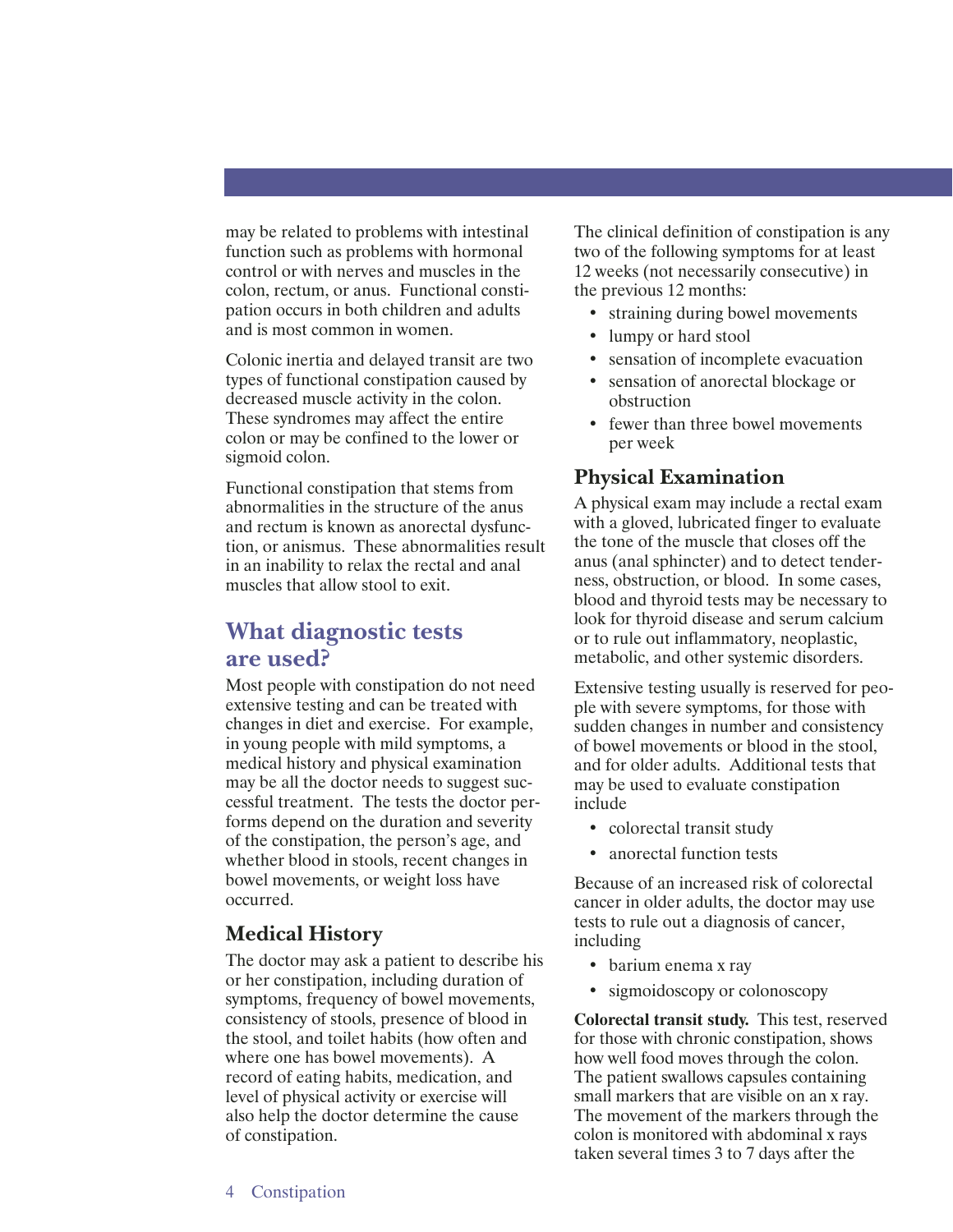capsule is swallowed. The patient follows a high-fiber diet during the course of this test.

**Anorectal function tests.** These tests diagnose constipation caused by abnormal functioning of the anus or rectum (anorectal function). Anorectal manometry evaluates anal sphincter muscle function. For this test, a catheter or air-filled balloon inserted into the anus is slowly pulled back through the sphincter muscle to measure muscle tone and contractions.

Defecography is an x ray of the anorectal area that evaluates completeness of stool elimination, identifies anorectal abnormalities, and evaluates rectal muscle contractions and relaxation. During the exam, the doctor fills the rectum with a soft paste that is the same consistency as stool. The patient sits on a toilet positioned inside an x ray machine and then relaxes and squeezes the anus to expel the paste. The doctor studies the x rays for anorectal problems that occurred as the paste was expelled.

**Barium enema x ray.** This exam involves viewing the rectum, colon, and lower part of the small intestine to locate any problems. This part of the digestive tract is known as the bowel. This test may show intestinal obstruction and Hirschsprung's disease, a lack of nerves within the colon.

The night before the test, bowel cleansing, also called bowel prep, is necessary to clear the lower digestive tract. The patient drinks a special liquid to flush out the bowel. A clean bowel is important, because even a small amount of stool in the colon can hide details and result in an incomplete exam.

Because the colon does not show up well on x rays, the doctor fills it with barium, a chalky liquid that makes the area visible. Once the mixture coats the inside of the colon and rectum, x rays are taken that reveal their shape and condition. The patient may feel some abdominal cramping when the barium fills the colon, but usually feels little discomfort after the procedure. Stools may be a whitish color for a few days after the exam.

**Sigmoidoscopy or colonoscopy.** An examination of the rectum and lower (sigmoid) colon is called a sigmoidoscopy. An examination of the rectum and entire colon is called a colonoscopy.

The patient usually has a liquid dinner the night before a sigmoidoscopy and takes an enema early the next morning. A light breakfast and a cleansing enema an hour before the test may also be necessary.

To perform a sigmoidoscopy, the doctor uses a long, flexible tube with a light on the end called a sigmoidoscope to view the rectum and lower colon. First, the doctor examines the rectum with a gloved, lubricated finger. Then, the sigmoidoscope is inserted through the anus into the rectum and lower colon. The procedure may cause a mild sensation of wanting to move the bowels and abdominal pressure. Sometimes the doctor fills the colon with air to get a better view. The air may cause mild cramping.

To perform a colonoscopy, the doctor uses a flexible tube with a light on the end called a colonoscope to view the entire colon. This tube is longer than a sigmoidoscope. The same bowel cleansing used for the barium x ray is needed to clear the bowel of waste. The patient is lightly sedated before the exam. During the exam, the patient lies on his or her side and the doctor inserts the tube through the anus and rectum into the colon. If an abnormality is seen, the doctor can use the colonoscope to remove a small piece of tissue for examination (biopsy). The patient may feel gassy and bloated after the procedure.

## **How is constipation treated?**

Although treatment depends on the cause, severity, and duration, in most cases dietary and lifestyle changes will help relieve symptoms of constipation and help prevent it.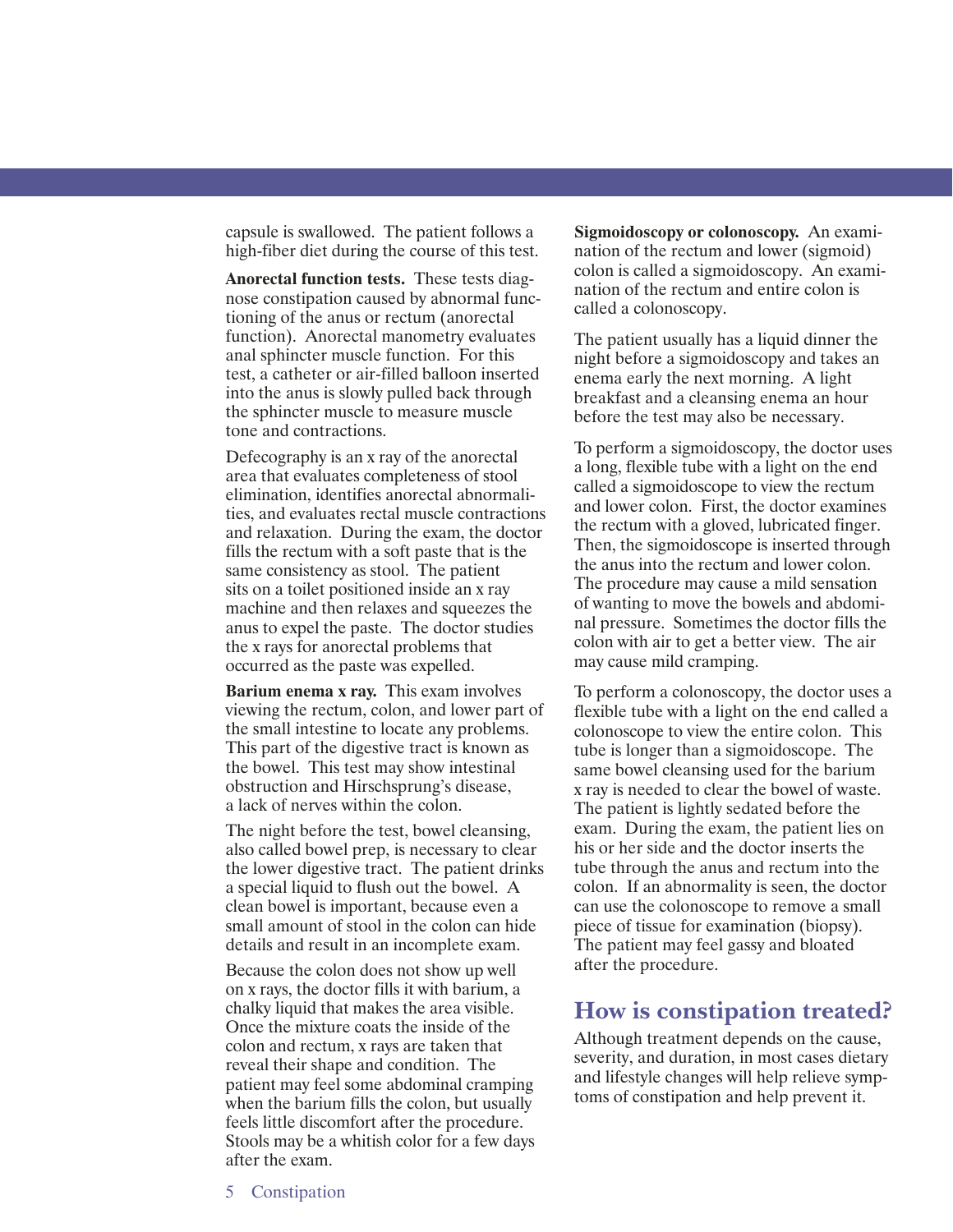#### **Diet**

A diet with enough fiber (20 to 35 grams each day) helps form soft, bulky stool. A doctor or dietitian can help plan an appropriate diet. High-fiber foods include beans, whole grains and bran cereals, fresh fruits, and vegetables such as asparagus, brussels sprouts, cabbage, and carrots. For people prone to constipation, limiting foods that have little or no fiber, such as ice cream, cheese, meat, and processed foods, is also important.

#### **Lifestyle Changes**

Other changes that can help treat and prevent constipation include drinking enough water and other liquids such as fruit and vegetable juices and clear soups, engaging in daily exercise, and reserving enough time to have a bowel movement. In addition, the urge to have a bowel movement should not be ignored.

#### **Laxatives**

Most people who are mildly constipated do not need laxatives. However, for those who have made diet and lifestyle changes and are still constipated, doctors may recommend laxatives or enemas for a limited time. These treatments can help retrain a chronically sluggish bowel. For children, shortterm treatment with laxatives, along with retraining to establish regular bowel habits, also helps prevent constipation.

A doctor should determine when a patient needs a laxative and which form is best. Laxatives taken by mouth are available in liquid, tablet, gum, powder, and granule forms. They work in various ways:

• Bulk-forming laxatives generally are considered the safest but can interfere with absorption of some medicines. These laxatives, also known as fiber supplements, are taken with water. They absorb water in the intestine and make the stool softer. Brand names

include Metamucil, Citrucel, Konsyl, and Serutan.

- Stimulants cause rhythmic muscle contractions in the intestines. Brand names include Correctol, Dulcolax, Purge, and Senokot. Studies suggest that phenolphthalein, an ingredient in some stimulant laxatives, might increase a person's risk for cancer. The Food and Drug Administration has proposed a ban on all over-the-counter products containing phenolphthalein. Most laxative makers have replaced or plan to replace phenolphthalein with a safer ingredient.
- Stool softeners provide moisture to the stool and prevent dehydration. These laxatives are often recommended after childbirth or surgery. Products include Colace and Surfak.
- Lubricants grease the stool, enabling it to move through the intestine more easily. Mineral oil is the most common example.
- Saline laxatives act like a sponge to draw water into the colon for easier passage of stool. Laxatives in this group include Milk of Magnesia and Haley's M-O.

People who are dependent on laxatives need to slowly stop using them. A doctor can assist in this process. In most people, this restores the colon's natural ability to contract.

## **Other Treatments**

Treatment may be directed at a specific cause. For example, the doctor may recommend discontinuing medication or performing surgery to correct an anorectal problem such as rectal prolapse.

People with chronic constipation caused by anorectal dysfunction can use biofeedback to retrain the muscles that control release of bowel movements. Biofeedback involves using a sensor to monitor muscle activity that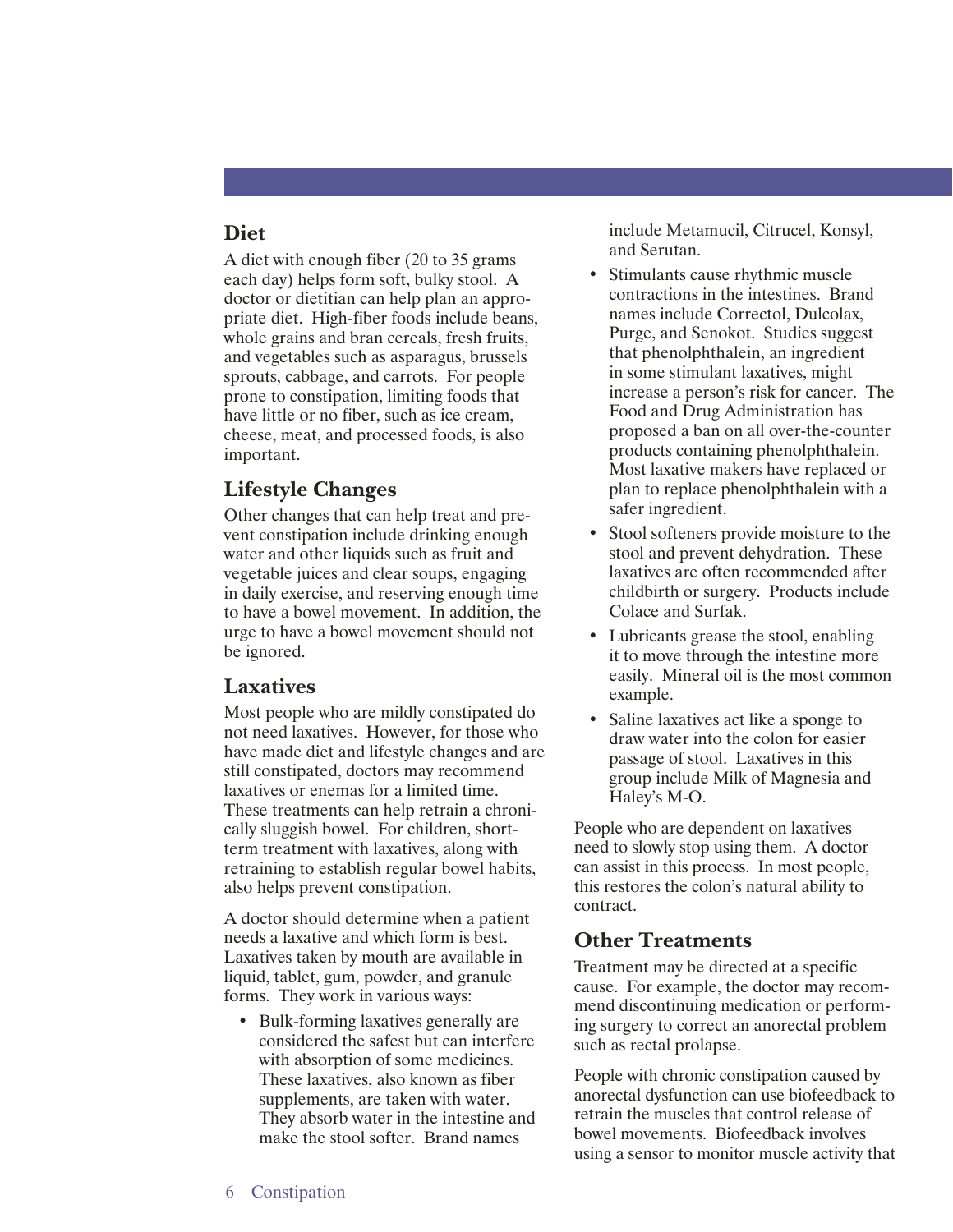at the same time can be displayed on a computer screen, allowing for an accurate assessment of body functions. A health care professional uses this information to help the patient learn how to use these muscles.

Surgical removal of the colon may be an option for people with severe symptoms caused by colonic inertia. However, the benefits of this surgery must be weighed against possible complications, which include abdominal pain and diarrhea.

# **Can constipation be serious?**

Sometimes constipation can lead to complications. These complications include hemorrhoids caused by straining to have a bowel movement or anal fissures (tears in the skin around the anus) caused when hard stool stretches the sphincter muscle. As a result, rectal bleeding may occur, appearing as bright red streaks on the surface of the stool. Treatment for hemorrhoids may include warm tub baths, ice packs, and application of a special cream to the affected area. Treatment for anal fissure may include stretching the sphincter muscle or surgical removal of tissue or skin in the affected area.

Sometimes straining causes a small amount of intestinal lining to push out from the anal opening. This condition, known as rectal prolapse, may lead to secretion of mucus from the anus. Usually eliminating the cause of the prolapse, such as straining or coughing, is the only treatment necessary. Severe or chronic prolapse requires surgery to strengthen and tighten the anal sphincter muscle or to repair the prolapsed lining.

Constipation may also cause hard stool to pack the intestine and rectum so tightly that the normal pushing action of the colon is not enough to expel the stool. This condition, called fecal impaction, occurs most often in children and older adults. An impaction can be softened with mineral oil taken by mouth and by an enema. After softening the

impaction, the doctor may break up and remove part of the hardened stool by inserting one or two fingers into the anus.

# **Hope Through Research**

NIDDK's Division of Digestive Diseases and Nutrition supports basic and clinical research into gastrointestinal conditions, including constipation. Among other areas, researchers are studying the anatomical and physiological characteristics of rectoanal motility and the use of new medications and behavioral techniques, such as biofeedback, to treat constipation.

# **Points to Remember**

- Constipation affects almost everyone at one time or another.
- Many people think they are constipated when, in fact, their bowel movements are regular.
- The most common causes of constipation are poor diet and lack of exercise.
- Additional causes of constipation include medications, irritable bowel syndrome, abuse of laxatives, and specific diseases.
- A medical history and physical examination may be the only diagnostic tests needed before the doctor suggests treatment.
- In most cases, following these simple tips will help relieve symptoms and prevent recurrence of constipation:
	- Eat a well-balanced, high-fiber diet that includes beans, bran, whole grains, fresh fruits, and vegetables.
	- Drink plenty of liquids.
	- Exercise regularly.
	- Set aside time after breakfast or dinner for undisturbed visits to the toilet.
	- Do not ignore the urge to have a bowel movement.